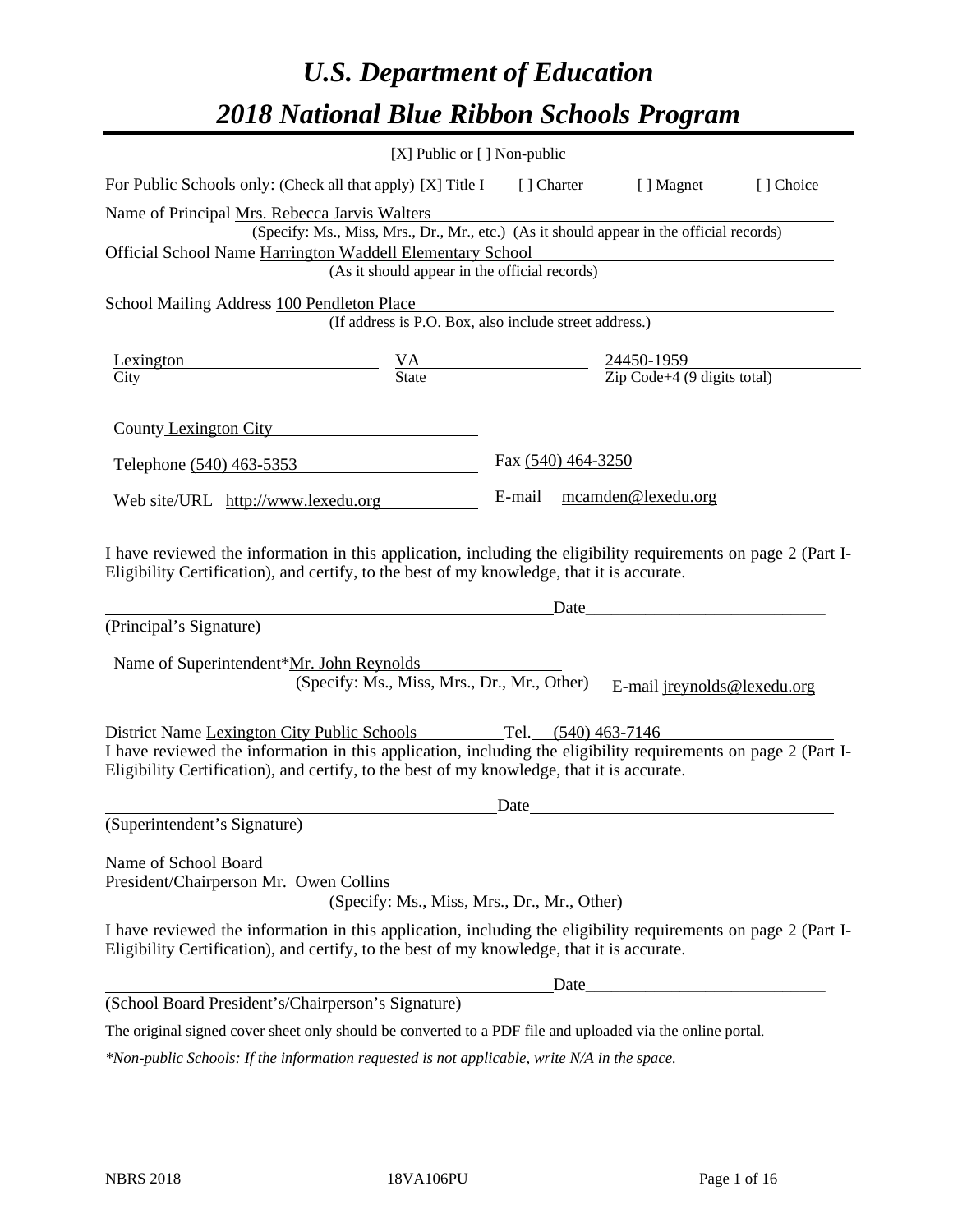The signatures on the first page of this application (cover page) certify that each of the statements below, concerning the school's eligibility and compliance with U.S. Department of Education and National Blue Ribbon Schools requirements, are true and correct.

- 1. The school configuration includes one or more of grades K-12. (Schools on the same campus with one principal, even a K-12 school, must apply as an entire school.)
- 2. All nominated public schools must meet the state's performance targets in reading (or English language arts) and mathematics and other academic indicators (i.e., attendance rate and graduation rate), for the all students group and all subgroups, including having participation rates of at least 95 percent using the most recent accountability results available for nomination.
- 3. To meet final eligibility, all nominated public schools must be certified by states prior to September 2018 in order to meet all eligibility requirements. Any status appeals must be resolved at least two weeks before the awards ceremony for the school to receive the award.
- 4. If the school includes grades 7 or higher, the school must have foreign language as a part of its curriculum.
- 5. The school has been in existence for five full years, that is, from at least September 2012 and each tested grade must have been part of the school for the past three years.
- 6. The nominated school has not received the National Blue Ribbon Schools award in the past five years: 2013, 2014, 2015, 2016, or 2017.
- 7. The nominated school has no history of testing irregularities, nor have charges of irregularities been brought against the school at the time of nomination. The U.S. Department of Education reserves the right to disqualify a school's application and/or rescind a school's award if irregularities are later discovered and proven by the state.
- 8. The nominated school has not been identified by the state as "persistently dangerous" within the last two years.
- 9. The nominated school or district is not refusing Office of Civil Rights (OCR) access to information necessary to investigate a civil rights complaint or to conduct a district-wide compliance review.
- 10. The OCR has not issued a violation letter of findings to the school district concluding that the nominated school or the district as a whole has violated one or more of the civil rights statutes. A violation letter of findings will not be considered outstanding if OCR has accepted a corrective action plan from the district to remedy the violation.
- 11. The U.S. Department of Justice does not have a pending suit alleging that the nominated school or the school district as a whole has violated one or more of the civil rights statutes or the Constitution's equal protection clause.
- 12. There are no findings of violations of the Individuals with Disabilities Education Act in a U.S. Department of Education monitoring report that apply to the school or school district in question; or if there are such findings, the state or district has corrected, or agreed to correct, the findings.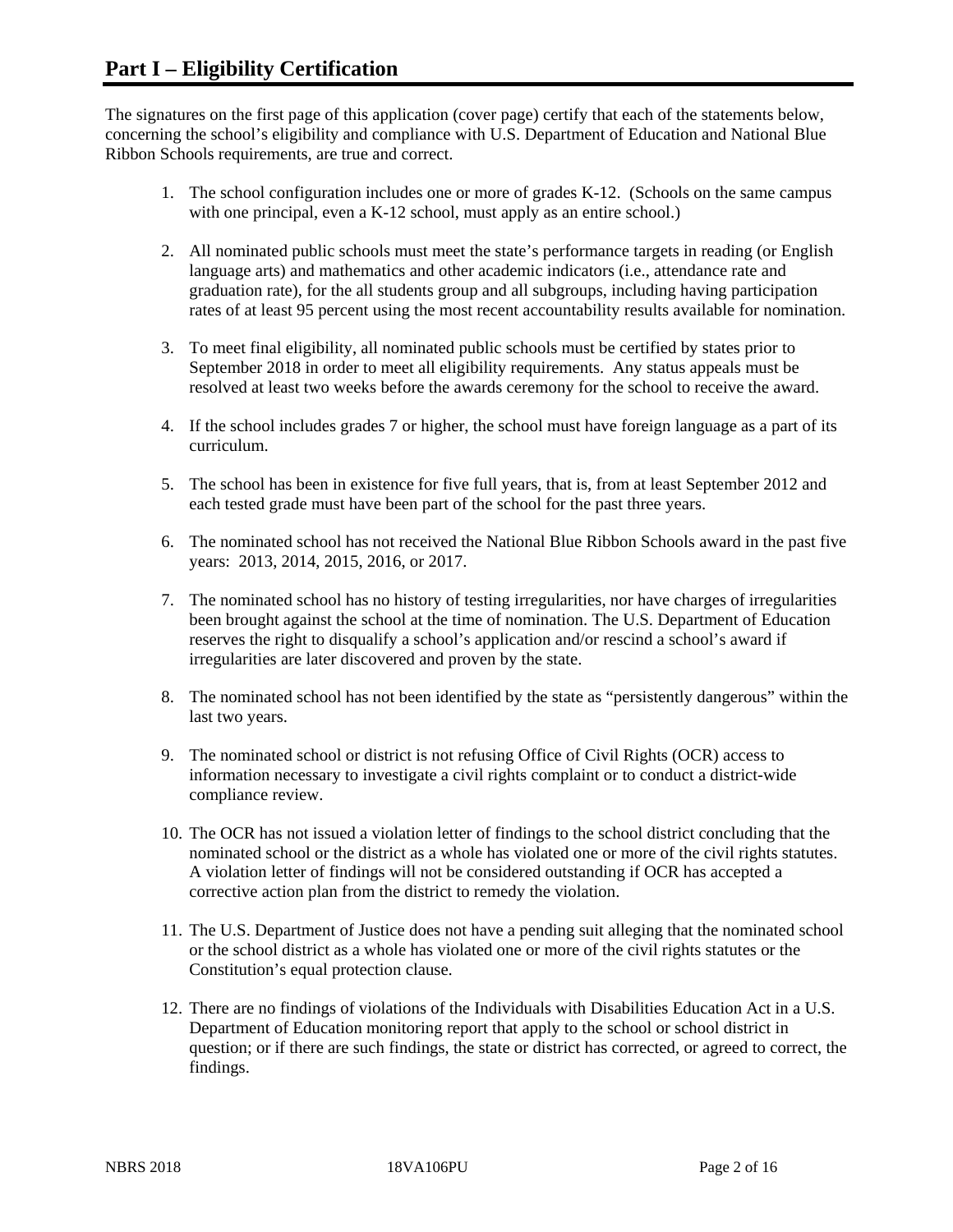# **PART II - DEMOGRAPHIC DATA**

#### **Data should be provided for the most recent school year (2017-2018) unless otherwise stated.**

#### **DISTRICT**

1. Number of schools in the district  $1$  Elementary schools (includes K-8) (per district designation): 1 Middle/Junior high schools 0 High schools 0 K-12 schools

2 TOTAL

**SCHOOL** (To be completed by all schools)

2. Category that best describes the area where the school is located:

[] Urban or large central city

[ ] Suburban

[X] Rural or small city/town

3. Number of students as of October 1, 2017 enrolled at each grade level or its equivalent in applying school:

| Grade                           | # of         | # of Females   | <b>Grade Total</b> |
|---------------------------------|--------------|----------------|--------------------|
|                                 | <b>Males</b> |                |                    |
| <b>PreK</b>                     | 0            | $\overline{0}$ | 0                  |
| $\mathbf K$                     | 28           | 23             | 51                 |
| 1                               | 24           | 27             | 51                 |
| $\overline{2}$                  | 27           | 21             | 48                 |
| 3                               | 28           | 21             | 49                 |
| 4                               | 25           | 29             | 54                 |
| 5                               | 33           | 27             | 60                 |
| 6                               | 0            | $\theta$       | 0                  |
| 7                               | 0            | $\theta$       | 0                  |
| 8                               | 0            | $\theta$       | 0                  |
| 9                               | 0            | 0              | 0                  |
| 10                              | 0            | 0              | 0                  |
| 11                              | 0            | 0              | 0                  |
| 12 or higher                    | 0            | 0              | 0                  |
| <b>Total</b><br><b>Students</b> | 165          | 148            | 313                |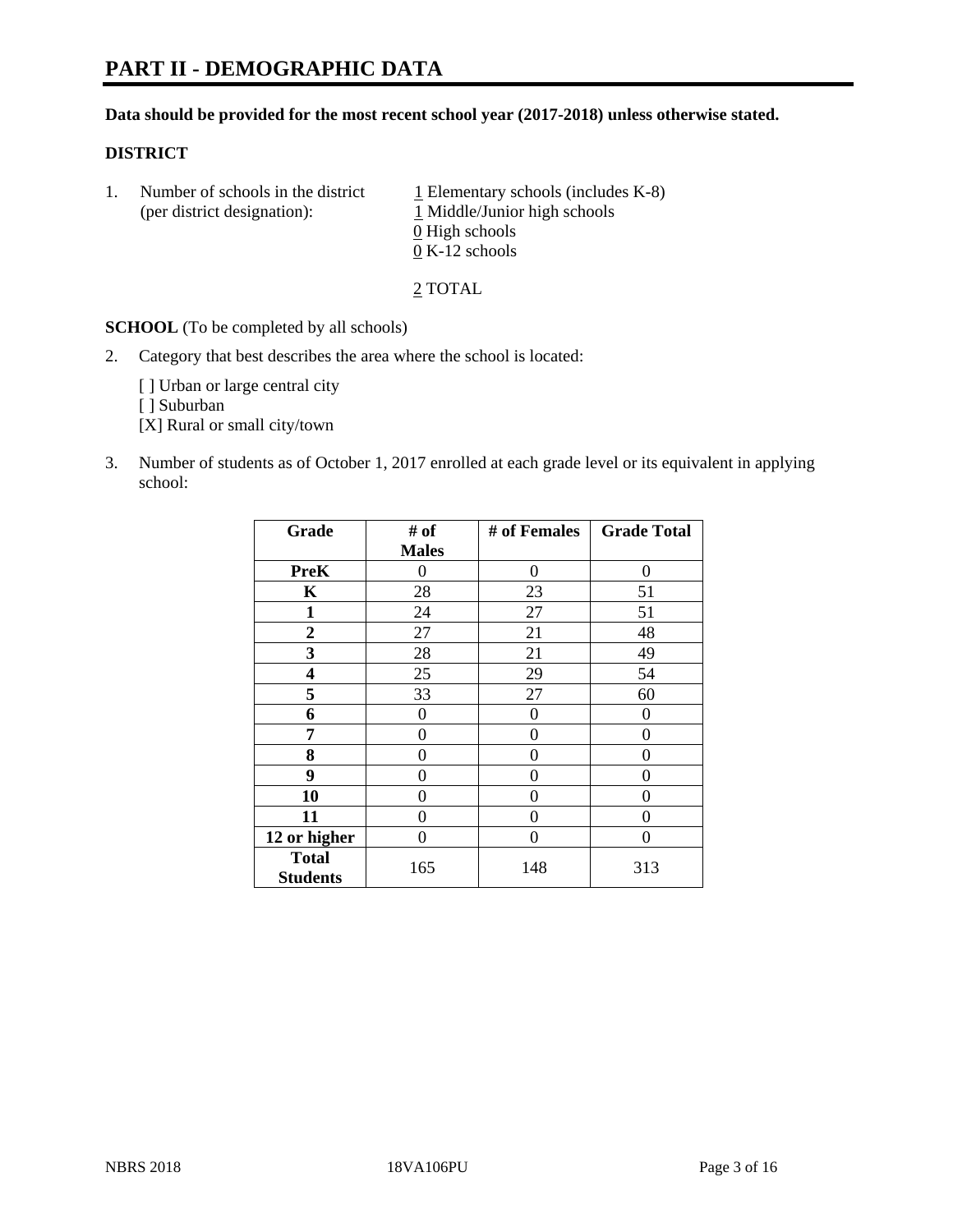the school: 4 % Asian

4. Racial/ethnic composition of  $1\%$  American Indian or Alaska Native 11 % Black or African American 8 % Hispanic or Latino 0 % Native Hawaiian or Other Pacific Islander 74 % White 2 % Two or more races **100 % Total**

(Only these seven standard categories should be used to report the racial/ethnic composition of your school. The Final Guidance on Maintaining, Collecting, and Reporting Racial and Ethnic Data to the U.S. Department of Education published in the October 19, 2007 *Federal Register* provides definitions for each of the seven categories.)

5. Student turnover, or mobility rate, during the 2016 – 2017 school year: 11%

If the mobility rate is above 15%, please explain.

This rate should be calculated using the grid below. The answer to (6) is the mobility rate.

| <b>Steps For Determining Mobility Rate</b>         | Answer |
|----------------------------------------------------|--------|
| $(1)$ Number of students who transferred to        |        |
| the school after October 1, 2016 until the         | 19     |
| end of the 2016-2017 school year                   |        |
| (2) Number of students who transferred             |        |
| <i>from</i> the school after October 1, 2016 until | 14     |
| the end of the 2016-2017 school year               |        |
| (3) Total of all transferred students [sum of      | 33     |
| rows $(1)$ and $(2)$ ]                             |        |
| (4) Total number of students in the school as      | 304    |
| of October 1, 2016                                 |        |
| (5) Total transferred students in row (3)          |        |
| divided by total students in row (4)               | 0.11   |
| $(6)$ Amount in row $(5)$ multiplied by 100        |        |

6. English Language Learners (ELL) in the school:  $7\%$ 

22 Total number ELL

Specify each non-English language represented in the school (separate languages by commas): Bantu, Burmese, Chinese Mandarin, German, Japanese, Portuguese, Spanish

7. Students eligible for free/reduced-priced meals: 29 % Total number students who qualify: 91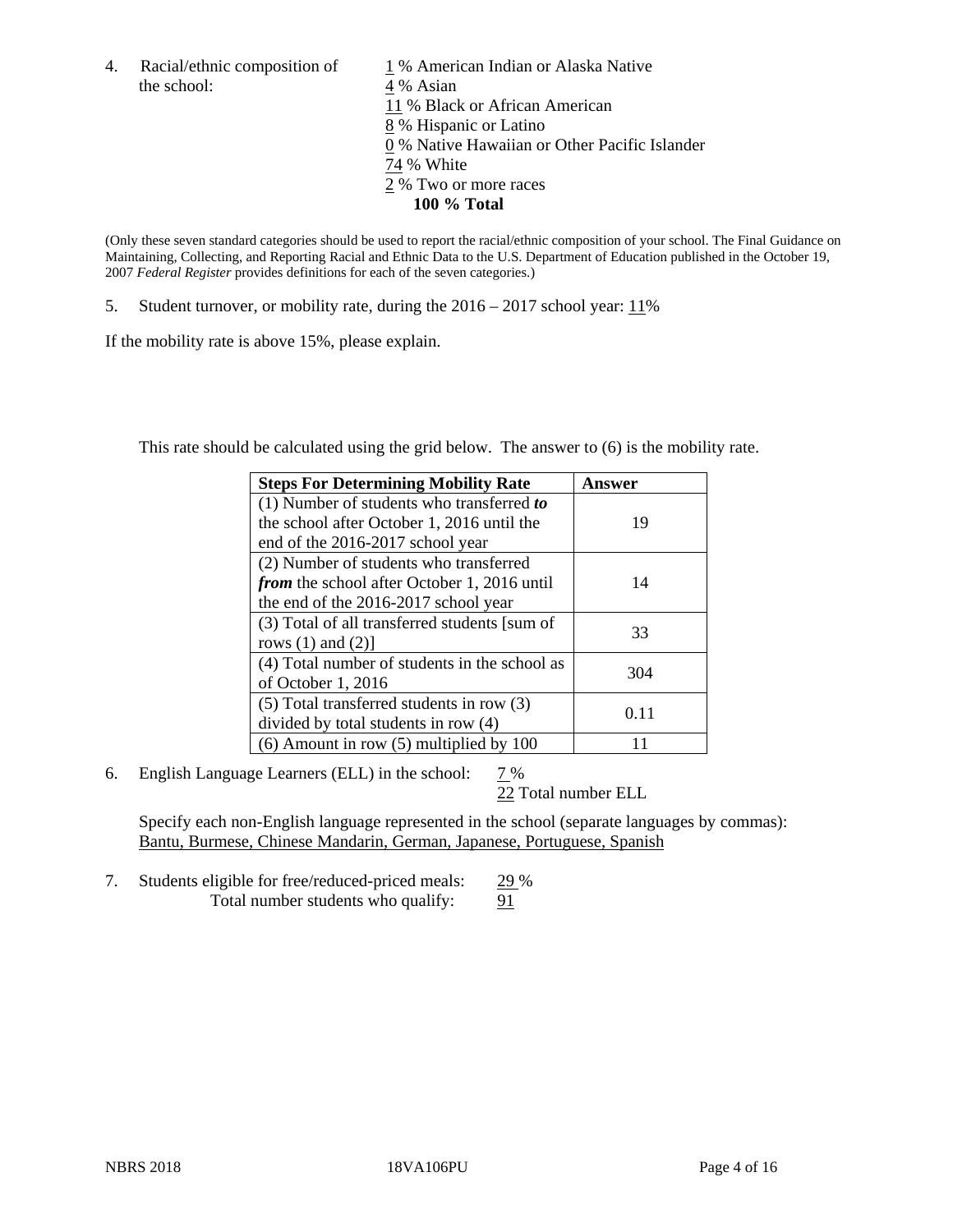26 Total number of students served

Indicate below the number of students with disabilities according to conditions designated in the Individuals with Disabilities Education Act. Do not add additional conditions. It is possible that students may be classified in more than one condition.

| 2 Autism                           | 2 Multiple Disabilities                 |
|------------------------------------|-----------------------------------------|
| 0 Deafness                         | 0 Orthopedic Impairment                 |
| 0 Deaf-Blindness                   | 5 Other Health Impaired                 |
| 0 Developmentally Delayed          | 11 Specific Learning Disability         |
| 1 Emotional Disturbance            | 4 Speech or Language Impairment         |
| $\underline{0}$ Hearing Impairment | 0 Traumatic Brain Injury                |
| 1 Intellectual Disability          | 0 Visual Impairment Including Blindness |

- 9. Number of years the principal has been in her/his position at this school:  $1$
- 10. Use Full-Time Equivalents (FTEs), rounded to nearest whole numeral, to indicate the number of school staff in each of the categories below:

|                                                                        | <b>Number of Staff</b> |
|------------------------------------------------------------------------|------------------------|
| Administrators                                                         |                        |
| Classroom teachers including those                                     |                        |
| teaching high school specialty<br>subjects, e.g., third grade teacher, | 18                     |
| history teacher, algebra teacher.                                      |                        |
| Resource teachers/specialists/coaches                                  |                        |
| e.g., reading specialist, science coach,                               | 11                     |
| special education teacher, technology<br>specialist, art teacher, etc. |                        |
| Paraprofessionals under the                                            |                        |
| supervision of a professional                                          | 4                      |
| supporting single, group, or classroom                                 |                        |
| students.                                                              |                        |
| Student support personnel                                              |                        |
| e.g., guidance counselors, behavior                                    |                        |
| interventionists, mental/physical                                      |                        |
| health service providers,                                              |                        |
| psychologists, family engagement                                       |                        |
| liaisons, career/college attainment                                    |                        |
| coaches, etc.                                                          |                        |

11. Average student-classroom teacher ratio, that is, the number of students in the school divided by the FTE of classroom teachers, e.g.,  $22:1$  17:1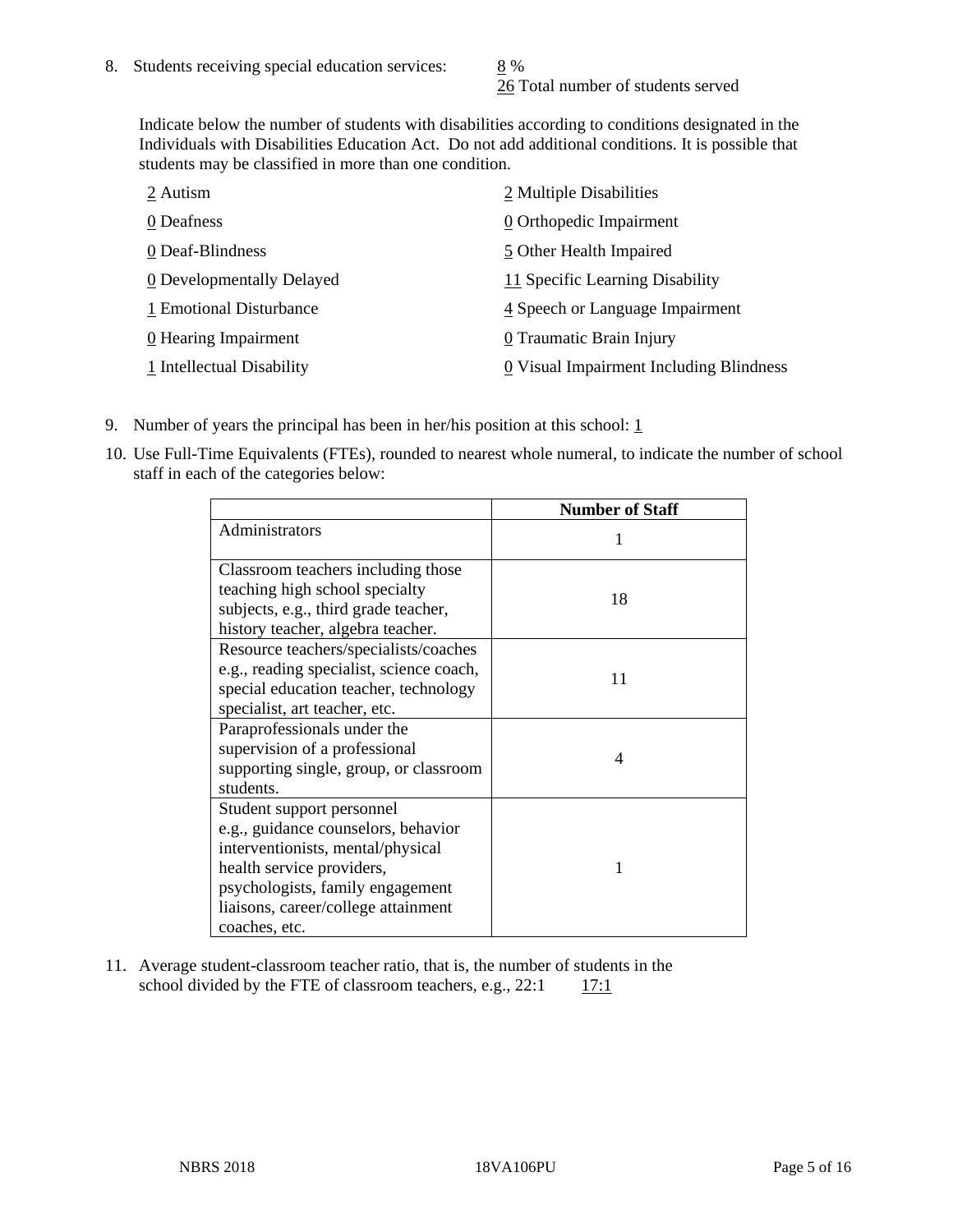12. Show daily student attendance rates. Only high schools need to supply yearly graduation rates.

| <b>Required Information</b> | 2016-2017 | 2015-2016 | 2014-2015 | 2013-2014 | 2012-2013 |
|-----------------------------|-----------|-----------|-----------|-----------|-----------|
| Daily student attendance    | 96%       | 96%       | 96%       | 96%       | 96%       |
| High school graduation rate | 0%        | 0%        | 0%        | 0%        | 0%        |

#### 13. **For high schools only, that is, schools ending in grade 12 or higher.**

Show percentages to indicate the post-secondary status of students who graduated in Spring 2017.

| <b>Post-Secondary Status</b>                  |    |
|-----------------------------------------------|----|
| Graduating class size                         |    |
| Enrolled in a 4-year college or university    | 0% |
| Enrolled in a community college               | 0% |
| Enrolled in career/technical training program | 0% |
| Found employment                              | 0% |
| Joined the military or other public service   | 0% |
| Other                                         |    |

14. Indicate whether your school has previously received a National Blue Ribbon Schools award. Yes No X

If yes, select the year in which your school received the award.

15. In a couple of sentences, provide the school's mission or vision statement.

Create and nurture a community of life-long learners by providing progressive educational opportunities and challenging experiences that are responsive to the needs and talents of all students.

16. **For public schools only**, if the school is a magnet, charter, or choice school, explain how students are chosen to attend.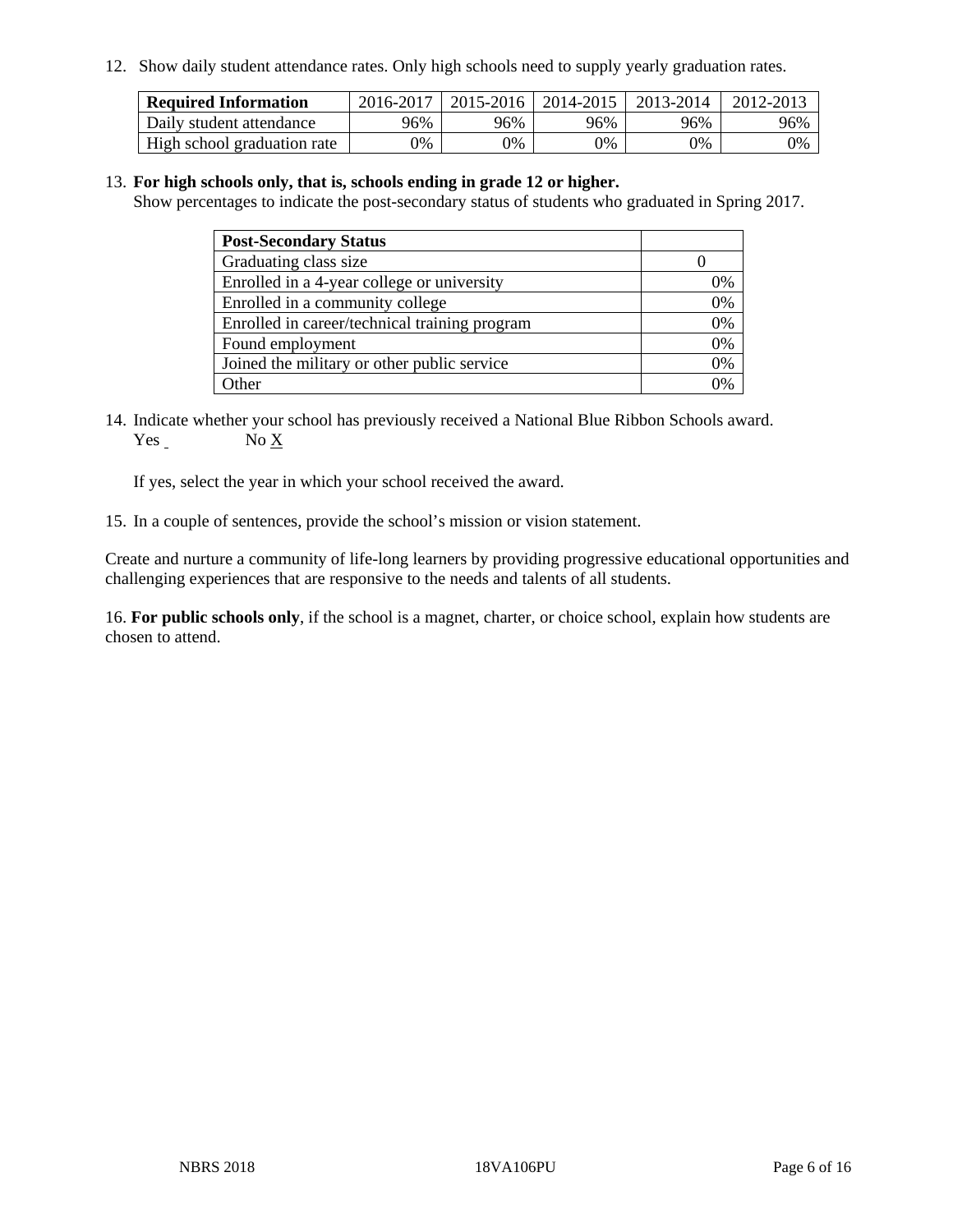# **PART III – SUMMARY**

Harrington Waddell Elementary School is a public school located in a picturesque residential setting in beautiful downtown Lexington, Virginia. The majority of Waddell's students are residents of a rural/city community of just over 7,200 (2015). Twenty-four percent of students attending Waddell are non-resident students from the surrounding Rockbridge County area. Lexington is a college town, home to the Virginia Military Institute and Washington and Lee University, two of the nation's oldest and most prominent academic institutions. The city's primary employment sectors are education services and retail trade. Tourism is also an important component of the Lexington economy.

The elementary school is the only school serving the city's school children. The original building, built in 1926, opened its doors as a high school in 1927. In 1960, the school became Harrington Waddell Elementary School, serving various grade levels until 1983, and since then, serving all of the city's K-5 students. A number of building renovations were completed over the years, and in 2014, the original school building was demolished to begin construction on a new \$14 million dollar state-of-the-art school set on the original footprint. After two years in mobile classrooms set on the city's middle school campus across town, the new Harrington Waddell Elementary School opened its doors to students and staff in October 2016.

Today, this beautiful, modern three-story school is home to approximately 315 students and 48 staff members. Waddell has three classes for each K-5 grade and also houses a HeadStart preschool classroom serving a small population the community's three and four-year-olds. Approximately twenty-eight percent of Waddell's students are eligible for free or reduced price lunch. The school and community partner to meet the diverse needs of all students. On Fridays, eligible students can take home a backpack of snacks and prepared foods for the weekend. Tutors from the university and local public library meet weekly with students who need academic support beyond the school day. The school counselor, administrators, and local community agencies partner to provide family services, counseling, and basic needs, and volunteers within the community lead after-school enrichment clubs and volunteer during the school day to read with students and assist with special projects and events.

Unlike other school divisions, Lexington City Schools does not have a transportation program. Students walk or are driven to school, as there are no school buses. This year, the school division purchased a shuttle bus that transports students between the elementary and middle school campuses so that students who live closer to one of the schools can walk to or be dropped off to ride the bus to school.

Waddell students receive instruction in the core content areas of reading/language arts, math, science, and social studies, and in addition, participate weekly in physical education, music, art, and library classes. Special educators and paraprofessionals support students with identified special needs, and as a targeted Title I school, Waddell offers reading remediation services to students who require additional support. In addition to these programs, two part-time grant funded reading and math teachers provide additional student intervention services.

Waddell serves a small population of English Language Learners through an integrated and pull-out approach. The school's part-time gifted education teacher serves ten percent of Waddell's students who are identified in their area of giftedness, while also working with the school's media specialist to provide enrichment opportunities for students referred for extension opportunities.

The school's Parent Teacher Association and school staff actively play a large role in carrying on annual traditions and special events, such as the school-wide Halloween costume parade through the neighborhood led by the drummers from the Virginia Military Institute, the school's Spaghetti Dinner with live music played by several parents, and the family Sock Hop where K-5 students perform dances they have learned in music and P.E. classes. These are just a few of the special traditions that bring together Waddell's students, parents, staff, and neighbors to enjoy fellowship and a celebration of the school's greater community.

Waddell is a school where parents send their children to be challenged, nurtured, and exposed to a wide variety of learning and social experiences. Expectations for excellence are great from both ends – the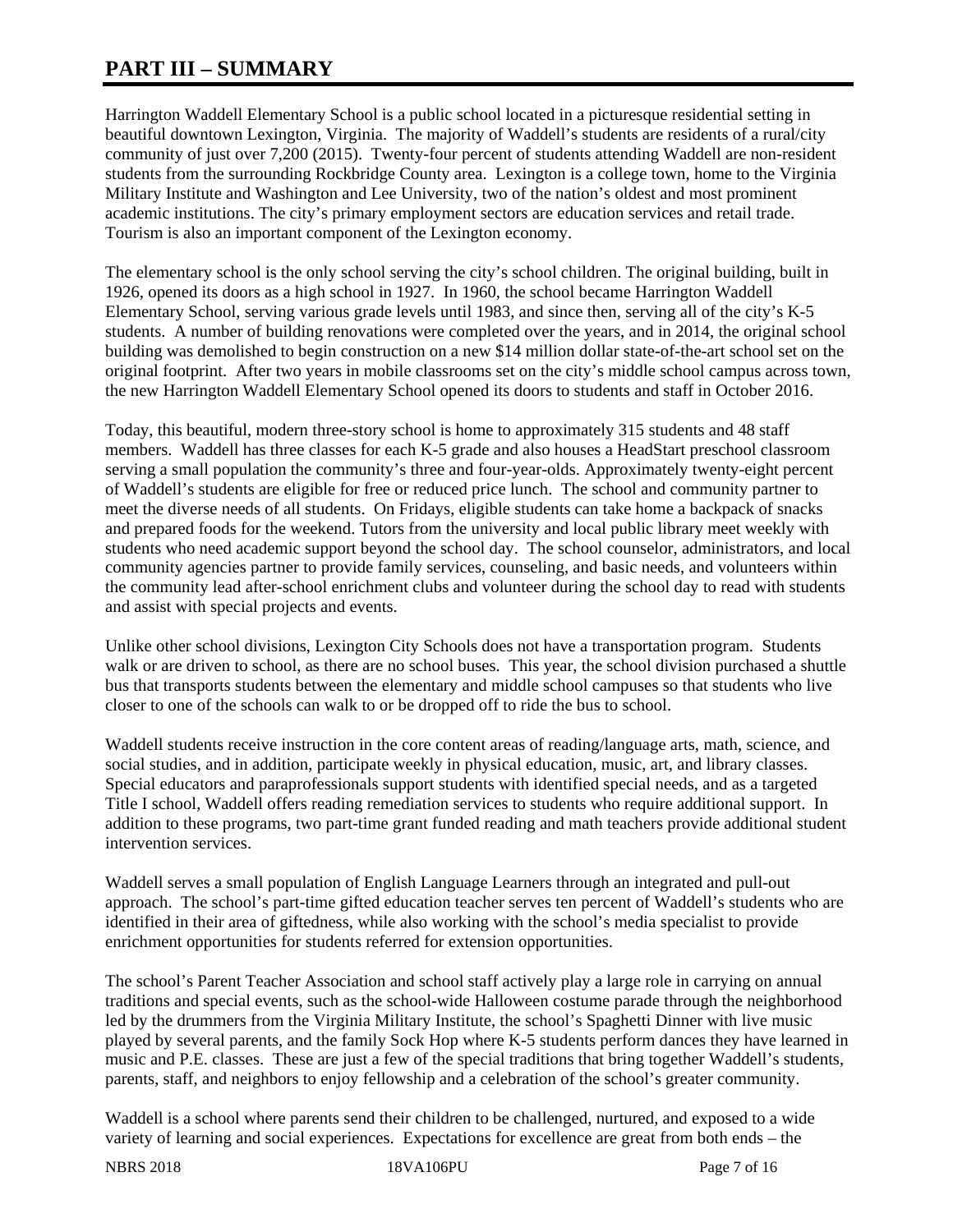parents and the teachers. Teachers are passionate about providing more than the expected standards based instruction. They artfully design and implement creative units of study that offer performance based learning, hands-on experiences, and a deeper investigation of "the basics". The administration and division staff are eager to support their efforts and help the school continue to grow and take "excellence" to the next level.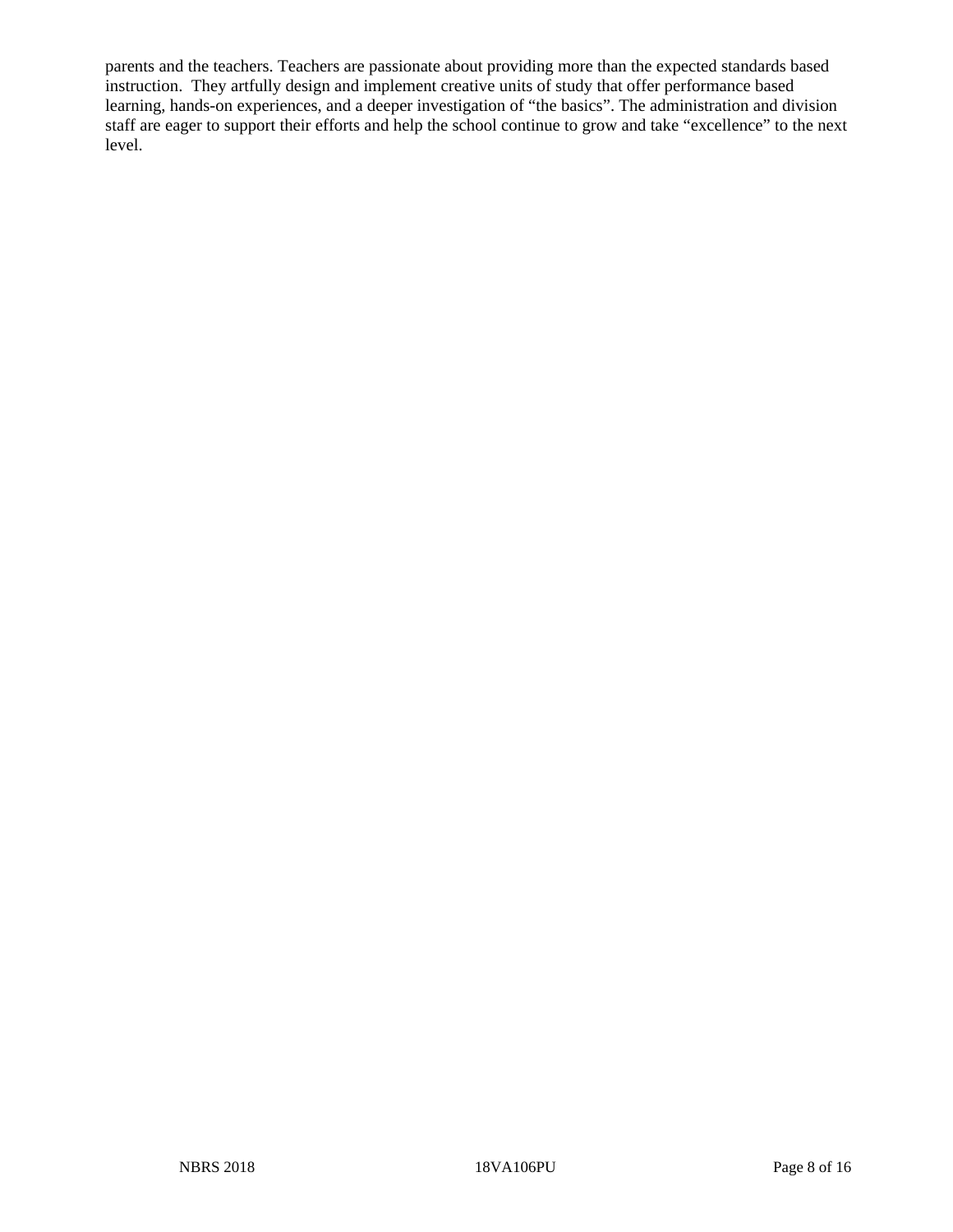# **1. Core Curriculum:**

The Virginia Standards of Learning set expectations for student learning and achievement. Waddell uses curriculum and pacing guides aligned with the state standards. Our teachers strive each day to provide challenging and creative lessons and activities which address all learning levels and encourage students to be good citizens, critical-thinkers, and life-long learners.

Language: Waddell believes that reading is the core of all learning. Waddell inspires a love of reading and writing within our students. Skilled reading requires weaving language comprehension (which includes: background knowledge, vocabulary knowledge, language structure, verbal reasoning, and literacy knowledge) with word knowledge (which includes: phonological awareness, decoding, spelling, and sight recognition) and using them simultaneously. At Waddell, students are engaged in 150 minutes of daily language arts instruction. Our teachers believe in a developmental continuum in reading maturity where students must build on skills they already have. Teachers assess and analyze data on each student. Once this is completed, a balanced literacy diet is presented. The diet addresses fluency, comprehension, vocabulary, word study, and writing for beginning and transitional readers. Emergent readers focus on phonological awareness, alphabet, concept of word, concept of print, and writing. During instructional time, various resources are used to enhance learning. The core resource of the reading program is the adopted reading series. Teachers incorporate additional resources that include word study, leveled reading books, timedrepeated passages, trade books, periodicals, reader's theater, read aloud, and interactive technology to develop oral reading fluency, comprehension, and critical thinking. Comprehension and writing is supported by the use of modeling, brainstorming blocks, writing webs, graphic organizers, writer's workshop, and other writing processes.

Math: The teachers at Waddell use a variety of methods and materials to support successful math instruction for approximately 60 minutes a day. All grade levels start with the standard curriculum, but instead of expecting students to simply solve problems with paper and pencil, they let them experience math through cooperative learning, interactive technology, games, and manipulative materials. Teachers make sure that students understand why they are solving math problems, instead of just how to solve the math problems. Whenever possible, students are shown how math curriculum is linked to real world situations, reinforcing relevance and connections.

Waddell students participate in 30-45 minutes of science and/or social studies instruction daily, depending on the grade level and the unit being taught.

Science: Our science curriculum is greatly enhanced by our location in the Shenandoah Valley. Students benefit from fieldtrips to nearby Boxerwood Nature Center and Woodland Garden for hands-on learning about watersheds, food chains and webs, and conservation. Fifth grade students learn about cave formations at Luray Caverns. Teachers also take advantage of science resources and personnel from Washington and Lee University and Virginia Military Institute to provide authentic learning experiences and role models for students.

Social Studies: Virginia is rich in history and important in current events. Our teachers find creative ways to motivate students to engage in both. Our location allows us to move beyond a textbook and have students experience learning at historical sites, such as Monticello, the Frontier Culture Museum, and the Monacan Indian Village at Natural Bridge.

# **2. Other Curriculum Areas:**

The art program at Waddell provides students with a chance to explore a variety of media while creating a vast array of projects. Students in grades kindergarten through fifth have art class for 40 minutes each week. During class, students enjoy discovering ways to express themselves while learning about art techniques, as well as social and cultural awareness. Students collect recycling materials for collage and sculpture while learning about environmental care. The art teacher often collaborates with other teachers to incorporate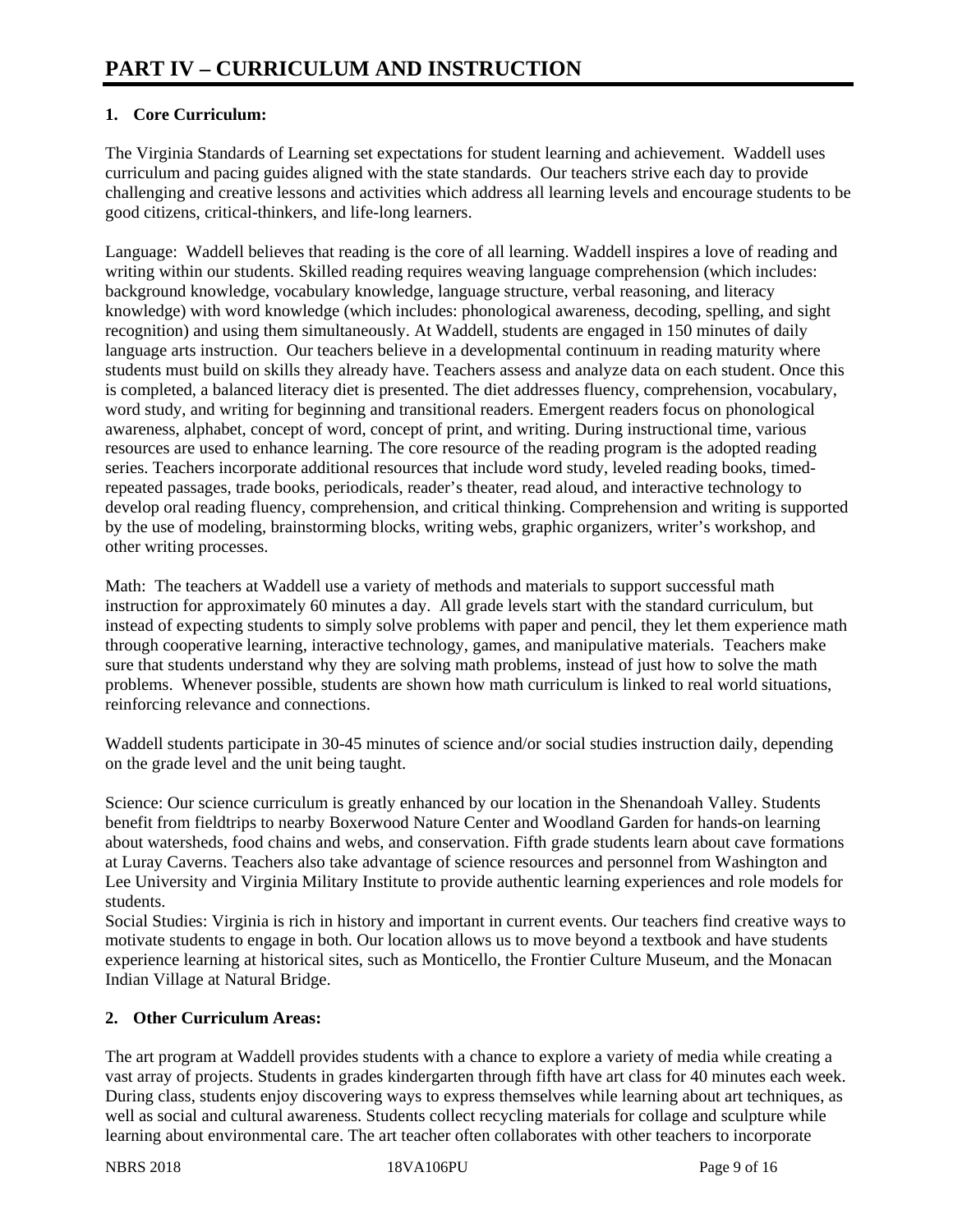different subject areas. For example, students draw spider webs to discuss geometry, maps, and time. Painting to music combines fine arts, and group sculpture challenges encourage team building. Students enjoy exploration of Chinese brush painting while creating kimonos. They learn about Mexican culture while making sugar skulls to celebrate Day of the Dead, and Greek culture while painting Greek vases. Young artists are proud to see their artwork hanging in the halls throughout the school. They are learning that they are all artists and they each have a story to tell.

Music education adds to the well-rounded education students receive at Waddell Elementary School. Music education requires students to demonstrate consistent personal discipline while working to express beauty and emotion through performance. Music activities integrate classroom units, children's literature, and the Virginia Standards of Learning for Music as well as the National Standards for Music Education. The music department at Waddell serves all K-5 students each week in a 40-minute general music class. Students enjoy playing numerous percussion instruments, singing a variety of songs, and learning many cultural dances during their time in music class. Fourth grade students learn to play the recorder, and every grade level performs in at least one concert during school year.

Each year, over 90% of the fifth grade class participates in beginning band. Students meet twice a week for 40 minutes in one smaller band class with similar instruments, and then as a full band. Students may learn to play flute, oboe, clarinet, alto saxophone, bassoon, trumpet, trombone, French horn, euphonium, tuba, or percussion. Band students perform a concert at the end of the school year to demonstrate the progress they've made on their instruments.

The physical education curriculum is designed to introduce students to a wide variety of skills, activities, and challenges in a fun setting. Each week students in grades kindergarten through fifth grade participate in individual sports skills, non-sports games that use sports skills, team cooperative games and challenges, as well as fitness activities for two 40 minute sessions. Students also participate in thirty minutes of daily recess. Our students' levels of physical fitness improve throughout the year and along with their knowledge of why fitness should be a lifelong goal. Grade-level appropriate nutrition education, energy balance concepts, and anatomical basis of movement is a focus throughout the year. Higher level thinking skills are encouraged as the students work together through problem solving activities and game strategies, including incorporation of content, math and reading into movement.

All students K-5 come to the library on a fixed schedule 40 minutes per week for instruction and book selection. Students may also come to the library each morning for book selection. The library houses over 9,500 materials and includes a media lab with 20 workstations. The librarian gathers and delivers materials weekly to classrooms and grade level teams that support current units of instruction. The library curriculum follows AASL Standards for the 21st Century Learner and supports appropriate grade level SOL. Class instruction focuses on age appropriate research skills, and literature-based lessons reinforce both language arts concepts and classroom content units. Students are also encouraged to become lifelong readers and are given ample time to select appropriate materials and instruction on how to make the best possible choices for themselves both for pleasure reading and information gathering.

Movement to Music is a course designed by the music and physical education teachers that creates a marriage between the two curriculums. Movement to rhythm and beat, creative movement, social dances, and cultural dances are all covered for grades K-4 in a 30 minute once a week session. Manipulatives such as scarves, ribbons, and hula hoops are often used in the dances that are accompanied by rhythm sticks, drums, bells, and tambourines.

## **3. Instructional Methods, Interventions, and Assessments:**

Waddell Elementary is a high-performing, Title I school. Formative and summative assessments guide the scope and direction of lessons and review. Performance-based assessments allow students the opportunity to show their knowledge and skills in unique ways. Interventions, such as read aloud options, study guides, and tailored assignments are provided to fit individual needs.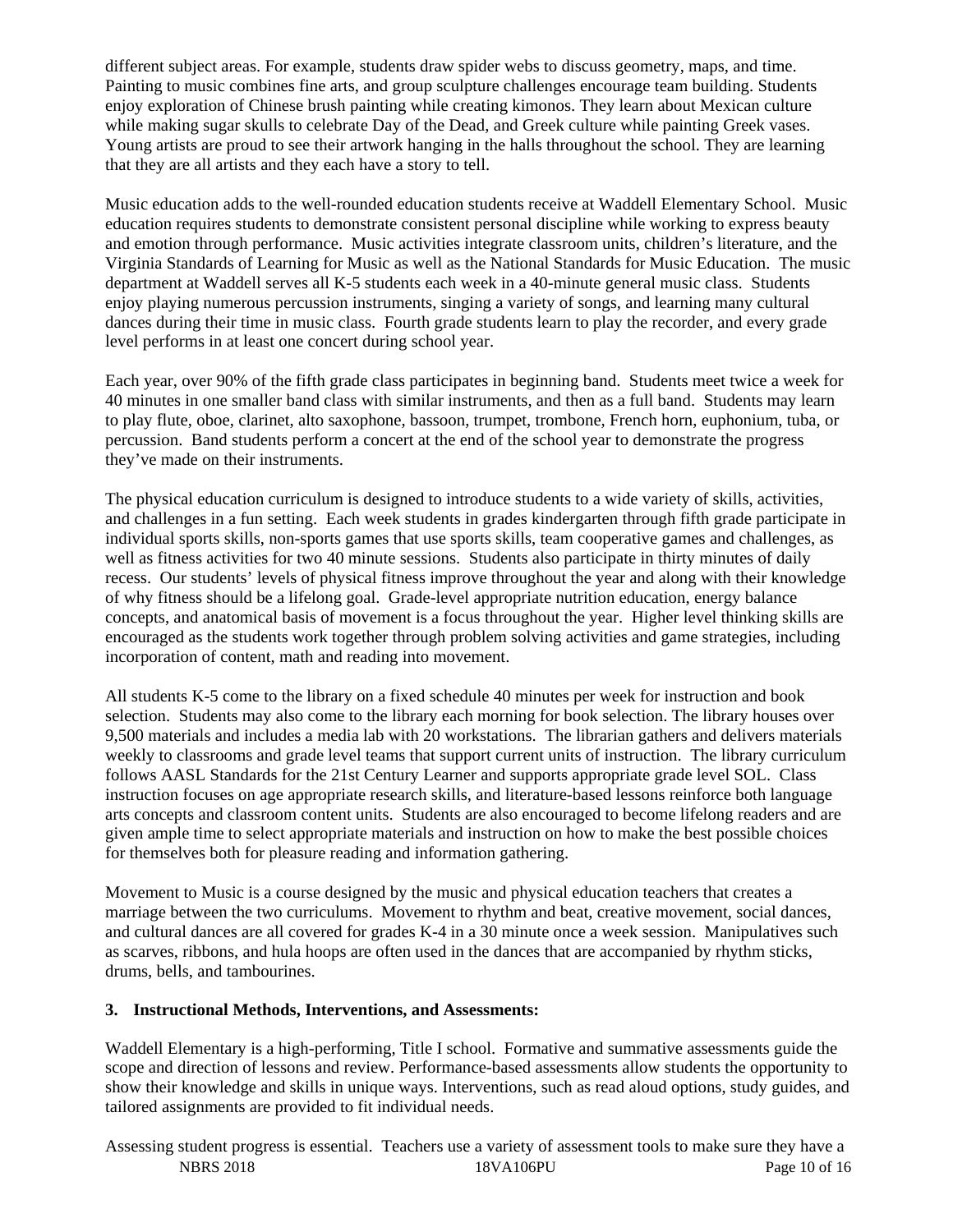full picture of the learning style and progress for every student.

To identify reading strengths and weaknesses of each student, the staff uses formal and informal assessments. Student assessment results drive the instruction to meet the needs presented. K-3 uses the Phonological Awareness Literacy Screening (PALS) data, PALS Quick Checks, running records, observation, formative and summative assessments to plan instruction. Grades 3-5 teachers rely on benchmark performance data, Qualitative Reading Inventory 3 (QRI-3), observation, formative and summative assessments.

Teachers begin math units with a pre-assessment so that they only focus on what students need to learn and then have a more formal summative assessment. Summative assessments often focus on the process as much as the final answer, giving students the opportunity to solve problems in a variety of ways, with multiple correct answers. Exit slips in math check for understanding of new material and allow students to show their thought process. Math fluency activities allow students to practice in pairs for test preparation. Teachers utilize whole group, small group and individualized instruction to meet the needs of a diverse classroom. Differentiation occurs daily within the classroom, while extension and remediation often occurs with specialists and support staff. Teachers get very creative and challenge exceptional learners by extending the core curriculum.

In language arts, whole body movements and crossing the midline help students acquire phonemic and phonological awareness, such as Yoga ABCs, sound and letter sizing, and finger spelling. Writing is also used to connect reading tasks with author studies, story maps, story elements and presentations using technology.

In math, teachers ask students to think deeper, use number sense, and make connections to current material, rather than just supplying them with recall work. Students are challenged with leveled, differentiated centers, real life scenarios that ask students to solve problems, higher level thinking, and at times, participate in ability groups. Hands-on manipulatives and math focused videos also enrich math lessons.

In science, starting as early as Kindergarten, students are introduced to investigative skills, making predictions, and testing scientific methods during hands-on experiments. To learn about simple machines, third grade students use interactive demonstrations and experiments designed by a professor of engineering in a partnership with a local university.

In social studies, students participate in election activities, simulations, technology-based research, presentations, and readers' theater to enhance learning. In fifth grade, students analyze a "crime scene" of the Boston Massacre. Students take advantage of visiting Thomas Jefferson's home, Monticello in fourth grade. Kindergarten experiences compare past and present family life in an interactive visit to the Frontier Culture Museum.

Reading assessment results show the need for additional intervention or enrichment. Intervention is provided by teachers, specialists, and support staff. Specialists and support staff can provide additional support and instruction in the classroom or by pulling students individually, or in smaller group settings for remediation or enrichment. Reading Specialists have received additional language arts training in all areas of the essential building blocks of reading and implement them as needed. Reading specialists are Reading Recovery, Fundations, Wilson Phonics, and Barton Reading trained.

Through a partnership with the Rockbridge Regional Library, Waddell offers trained literacy volunteer tutors for students who would benefit from additional support. When students struggle with math content, all grade levels reteach individually or in a small group to pinpoint issues and help with academic progress. Teachers often use additional resources to reintroduce the concept in a new way, give students extra time with simplified steps, or use hands-on materials. Students are able to participate in math stations as part of the remediation or enrichment process when their assignments are complete. Teachers are always collaborating with colleagues for support and new ideas.

NBRS 2018 18VA106PU Page 11 of 16 Whenever possible teachers incorporate interdisciplinary methods for science and social studies. One example is by using nonfiction texts during reading groups to help reinforce content and curriculum.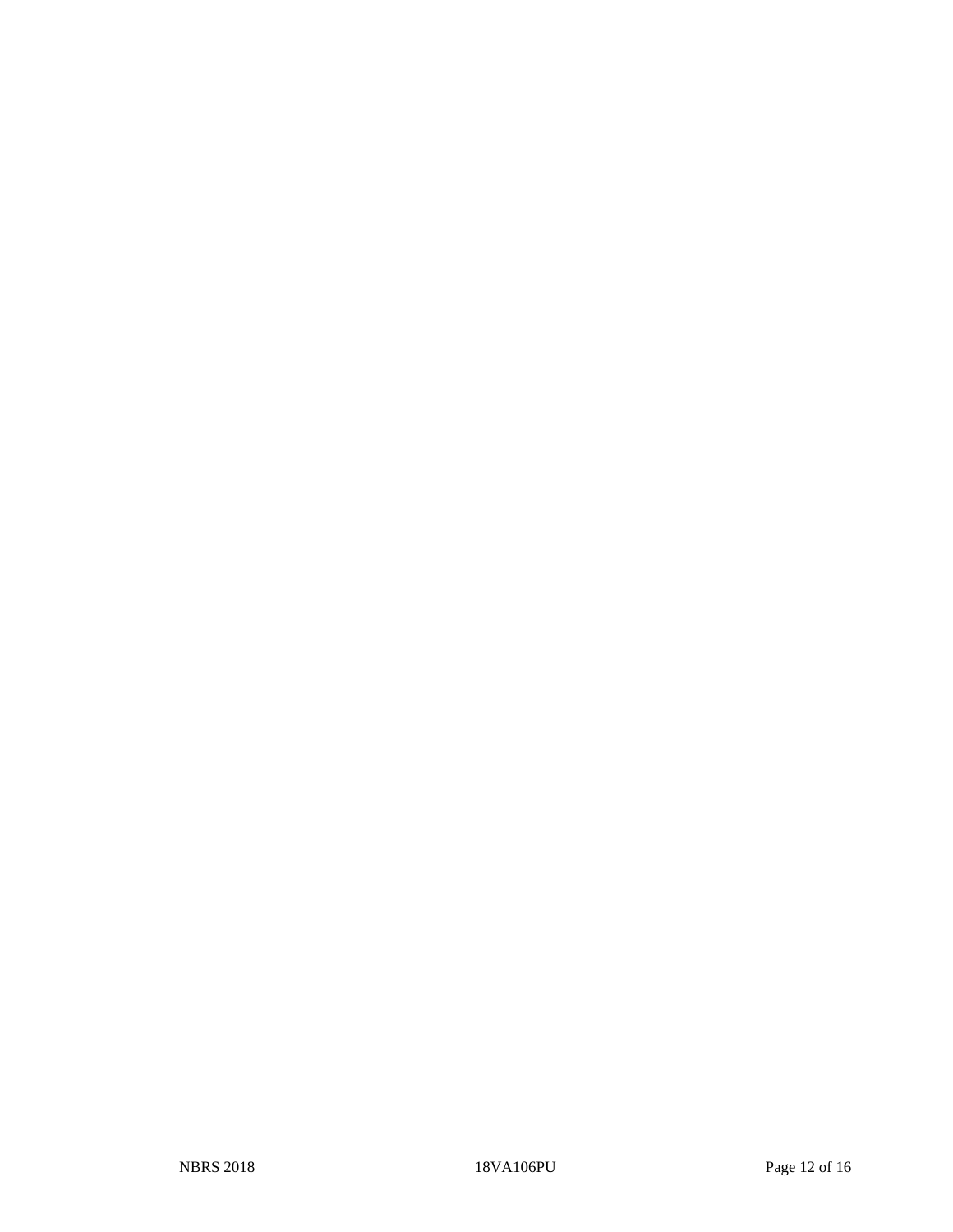## **1. School Climate/Culture:**

Waddell strives every day to live up to its mission of creating and nurturing a community of life-long learners. We view students, parents, community members, and staff as one team, dedicated to the goals of student growth and achievement. Every member of our team plays an important role in creating a safe environment where students feel valued. The common goals of being safe, being kind, and being responsible are posted throughout the school and announced each morning.

School staff and parents have high expectations for the students, both academically and socially. Teachers collaborate in planning and implementing cross grade level activities to encourage multi-age, student-tostudent learning. Students can choose from a wide selection of after school enrichment programs to explore their interests. Waddell has also replaced traditional paper-pencil homework with the nightly task of reading for twenty minutes. We undertake each of these initiatives in response to the changing needs of our students in an effort to instill in them a sense of ownership of their learning.

While academics are an important focus, we recognize the need to engage the whole child on a daily basis. Creative outlets such as art, music, P.E., library, and daily scheduled recess offer opportunities for our students to develop the bonds of friendship and teamwork. These practices recognize that children grow and learn valuable lessons through play and social interactions.

Students learn that, as a team, everyone in our school community is responsible for contributing to our success. Students can be involved in service clubs such as Green Team, Safety Patrol, and Library Assistants. We celebrate student successes with Bulldog Awards, given by any staff member to a student for positive achievements. Many of our students participate in the Secret Granny program which provides extra support and a reminder that someone in our community cares for them. The school nurse and local vision and dental screenings ensure that students are healthy in order for them to focus and be successful. The guidance counselor provides opportunities for the students to build social skills and practice qualities of good citizenship. The Therapeutic Day Treatment specialist collaborates with families and teachers to create a positive educational setting for students who require additional behavioral and social support. All of these individuals, students, parents, community members, and staff, are working together as a team keep our school a safe, creative, and inviting place to learn.

## **2. Engaging Families and Community:**

Waddell's unique setting in a community with three universities provides many opportunities for support by members of these institutions of higher learning. Our school's volunteer program is designed for specific needs at each grade level. Parent and community volunteers engage with students to support reading and writing skills development, project-based learning, and special interest programs to support and enhance the curriculum. Our committed PTA also provides a wide variety of events and activities that support family engagement and student achievement including annual book fair events, the twice annual Bulldog Bash where families gather for a school-wide picnic and social gathering, and various educational field trips and school assemblies supported through fundraising efforts.

Waddell benefits from other community programs, as well. Too Good for Drugs engages students in grades two through five in a number of classroom lessons each year that encourage students to make good choices and work toward a positive future for themselves and their school. Project Horizon, the local sexual and domestic violence prevention agency, presents lessons to all grade levels each year to promote positive self-esteem, making good choices, and avenues for seeking help when needed. The Roots and Shoots Intergenerational Gardening program connects some of our school's neighbors with our students in K-5 as they learn about gardening through classroom lessons and hands-on experiences in our beautiful school garden. The adult volunteers, known as the "roots," and our students, referred to as the "shoots", prepare the garden, plant, tend, and harvest during the school year. Each of these specialized programs helps prepare our children for their future and empower them as students, community members, and future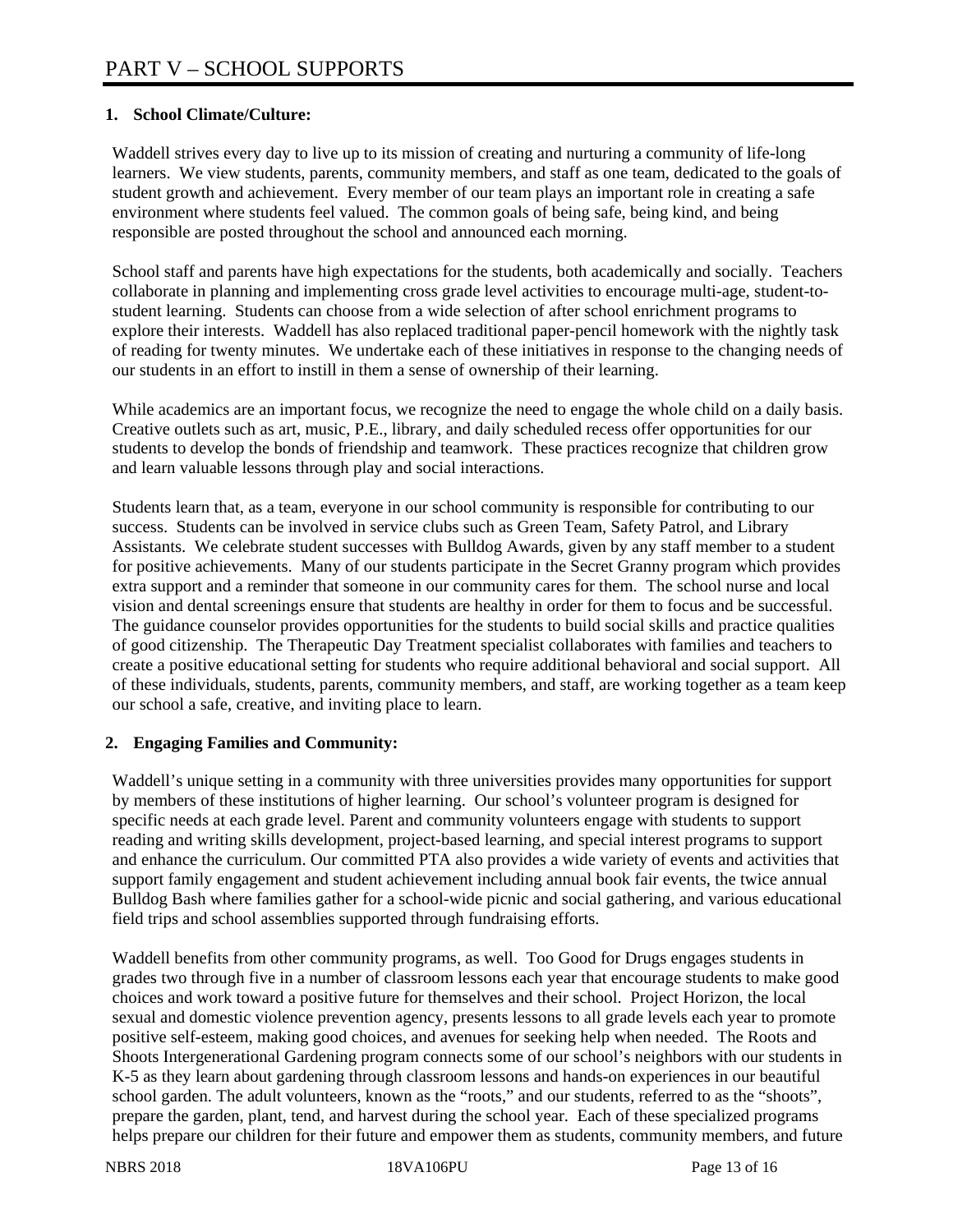leaders.

Teachers and administrators use report cards, phone calls, emails, phone alerts, weekly folders, newsletters, blogs, Facebook, Twitter, and the school website to keep families up to date on important information and events related to school. Through these many forms of communication, our parents are better able to support and reinforce learning at home. Meet the Teacher, Back to School Night, and parent-teacher conferences with all families in the fall set the tone for frequent positive communication between parents and teachers throughout the year. Daily contact between administration, teachers, and parents occurs during drop off and pick up of students since most families walk or drive to pick up children from the school. These many opportunities to connect allow us to be true partners in education promoting student growth.

## **3. Professional Development:**

Waddell's professional development plan is largely determined by the school division's overall strategic plan and the identified needs of our learning community. Our school division's strategic plan guides educators and students toward the goal of being community leaders, citizens, and scholars. All administrators and staff participate in professional development that promotes growth in accordance with this goal.

In addition to aligning with the strategic plan, professional development is also responsive to Virginia Department of Education (VDOE) requirements, school needs, current trends, and teacher interests and knowledge. For example, in response to the VDOE's substitution of some standardized tests with locallydeveloped assessments, our school has offered multiple sessions to boost teacher knowledge, understanding, and skills in implementation of performance based assessments. Performance based learning and assessment is implemented throughout the school, with teachers in primary grades focusing on growing students' task-related skills and teachers in intermediate grades focusing on assessing content knowledge through authentic performance tasks.

Professional development activities have also included book studies and workshops in response to trends in our student population. Shifts in economic demographics, an increase in the number of English Language Learners, and the needs of gifted students in the classroom have dictated areas of development and growth for our teachers. Whether the development takes place within the school environment or through conferences and workshops, teachers are tasked with teaching the skills they have learned to entire staff, practicing these skills in the classroom, reflecting on the effectiveness of the skill or the impact of a strategy, and sharing feedback at future meetings. This model of "teachers teaching teachers" further enhances our team culture and multiplies the effectiveness of professional development funding.

## **4. School Leadership:**

A crucial piece to Waddell's success is its school leadership philosophy. As in most schools, the administration plays a key role in the success of the school. What makes our school truly unique, however, is how our leadership defines its role in our school community. Administrators function as facilitators, empowering staff to utilize strengths to serve the needs of our students. While administrators serve as liaisons between the school board, superintendent and government agencies to ensure compliance with all requirements, they encourage the faculty and staff to have voice in the day to day practices in our building. This philosophy has built a faculty that is dedicated and committed to making our school an amazing environment for our students.

This drive for excellence and the high expectations the faculty and staff hold for themselves has served Waddell well over the past five years. Our school and students have thrived despite having had multiple leadership transitions with different principals and a new superintendent while also teaching in temporary structures as we built a new elementary school building and being identified as a focus school during the 2014-2015 school year. To meet these challenges and move forward, we have relied on what we do best, working together as a team and putting the students first every day.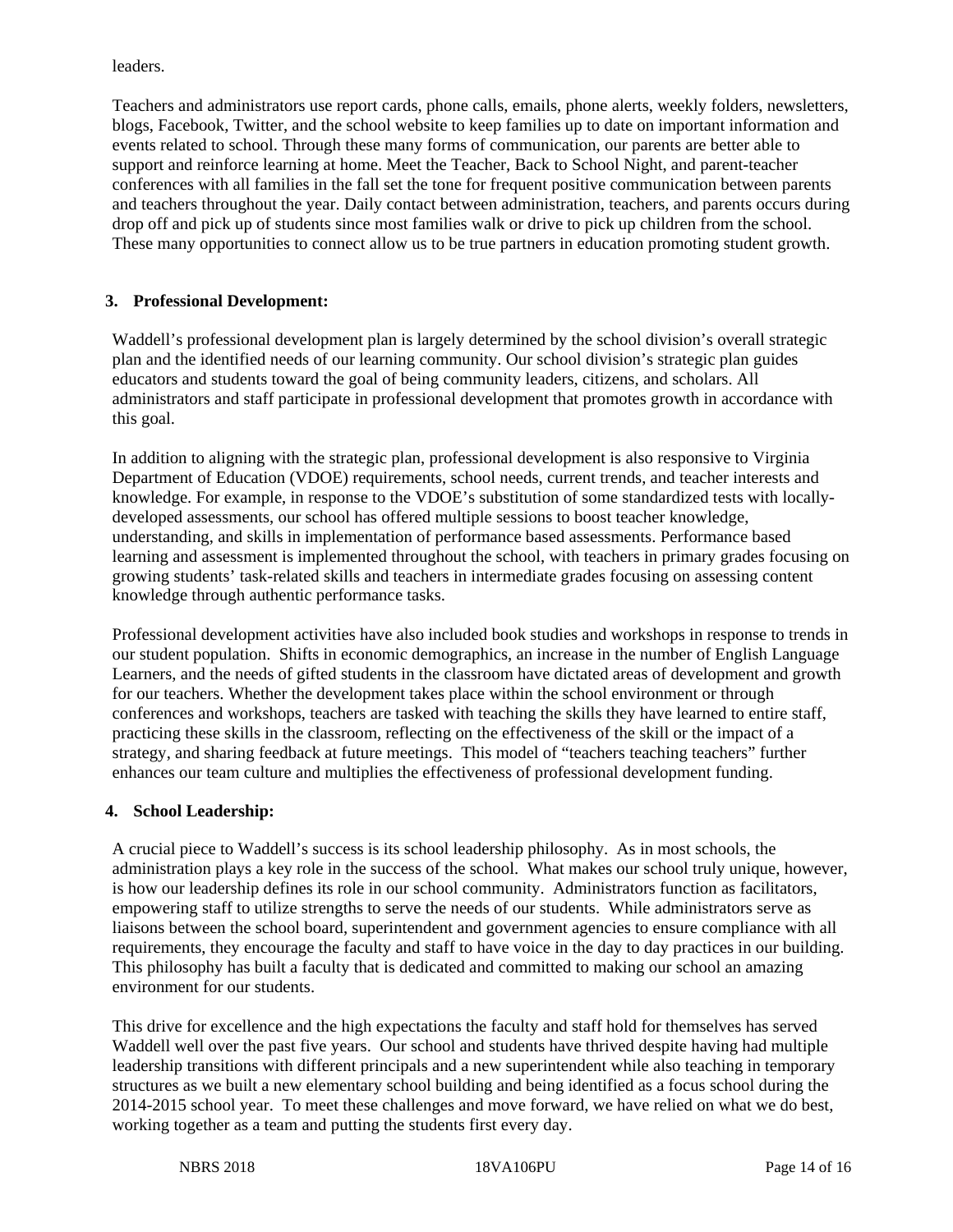The leadership of Waddell is not defined by one or two people. Our faculty has a committee of team leaders chosen from each grade level or resource area. However, leadership encompasses the entire staff as we function as a strong and well-developed team. It is our collaboration and our combined efforts that move us forward daily, monthly, quarterly, and yearly. It is this philosophy that most impacts Waddell's success.